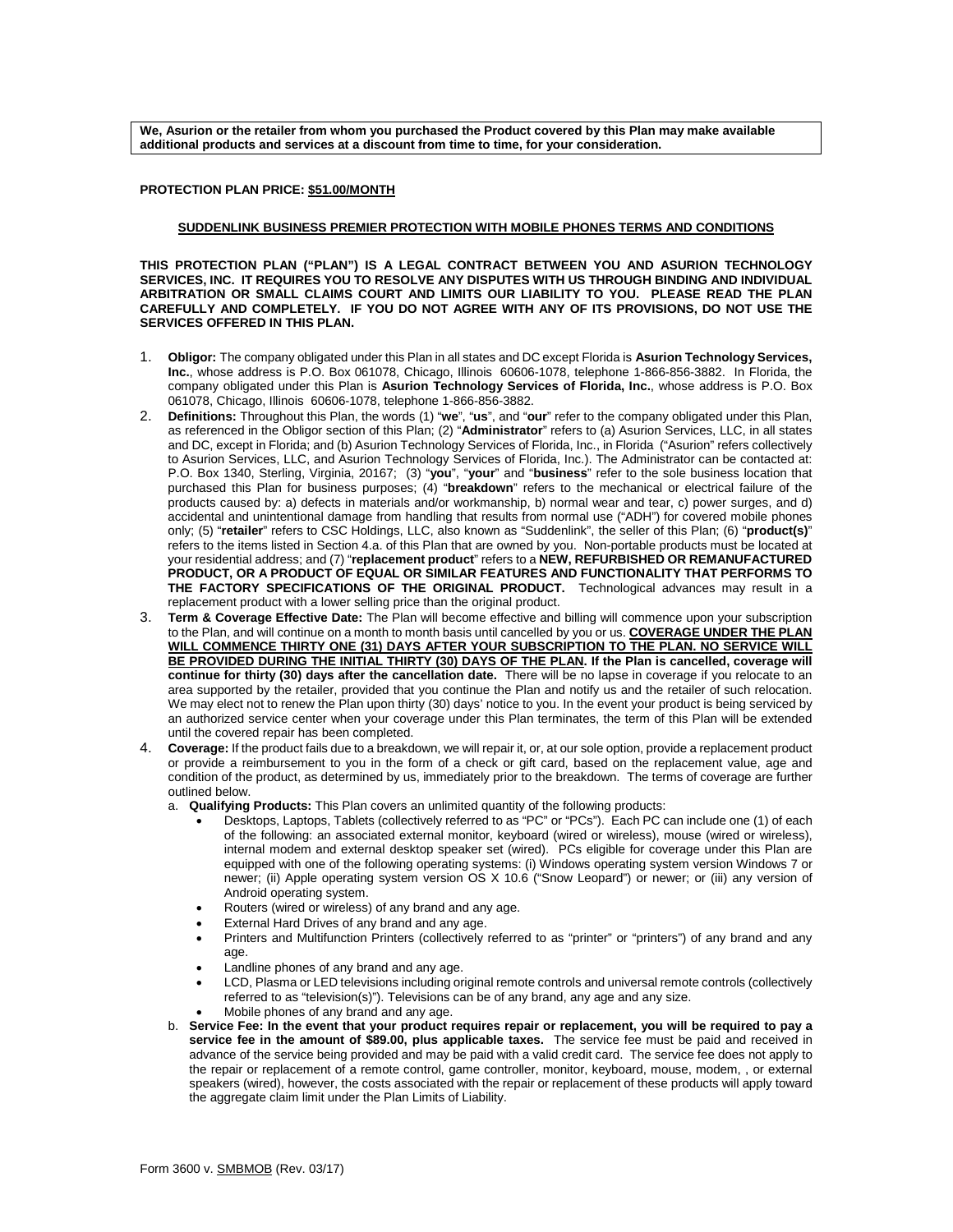- c. **On-Site Service:** If we determine the product requires on-site service, an adult (18 years or older) must be present during the time of service. You must provide a safe, non-threatening environment for our technicians in order to receive on-site service. Due to environmental or technical requirements, if certain repairs cannot be completed where the product is located and must be repaired at another location, this Plan will cover all shipping and handling costs. Products installed in cabinetry and other types of built-in applications are eligible for service as long as you make the product reasonably accessible to the service provider. We are not responsible for dismantling or reinstallation of furniture or fixed infrastructures when removing or reinstalling repaired or replaced products into furniture or cabinetry.
- d. **Repair Depot Service**: If we determine the product will not be serviced on-site, it will be shipped to a designated repair depot location for service. We will send you a prepaid shipping label and instructions for shipping your product to our authorized service center. Standard shipping costs are covered by the Plan.
- e. **Replacement Products:** If we opt to provide you a replacement product under the Plan, we reserve the right to retain ownership of your defective product. At our sole discretion, we may require that you return the failed product to our designated repair depot location as a condition to receiving your replacement product or reimbursement. Shipping costs associated with the return of the product will be paid by us.
- 5. **If Your Product Needs Service:** In the event your product experiences a breakdown, thirty-one (31) days after subscription to the Plan you may file a claim by calling 844-409-1994, between the hours of 7am-11pm EST Monday through Friday. When your product requires service, your product may be subject to a service fee for each claim filed. We may require you to fill out a claim facilitation form prior to receiving repairs or replacement or reimbursement for your product. You may also be required to produce a State or Federal issued photo identification as a condition to receiving a repair or replacement or reimbursement. Any abuse of the Plan by you, including but not limited to seeking replacement of a product not belonging to you, may result in termination of the Plan upon notice. The cost of the replacement product cannot exceed the available balance of funds under the aggregate claim limit. Repaired or replaced products which are not covered by a manufacturer's warranty are warranted by us for ninety (90) days from the date of product receipt by you. In the event that the product fails to function properly during such ninety (90) days, we will repair or replace the product at no cost to you. Such services related to the execution of the replacement product warranty will not be charged against your aggregate claim limit under the Plan. All claims under this Plan must be reported to us within thirty (30) days after coverage under this Plan terminates; this 30-day limit does not limit the 90-day warranty on products repaired under this Plan.
- 6. **Plan Limits of Liability:** Under the Plan, claims cannot exceed the per claim limit which is the current market value of the product and the aggregate limit of this Plan of \$10,000. In addition, the claims made cannot exceed the aggregate limit of this Plan of \$10,000 per 12-month rolling period which commences on the date of your first claim. We will be responsible for informing you, at the time of the claim, if you have reached the \$10,000 aggregate claim limit. The cost of any repairs shall be equal to the market retail value of parts and labor charges for repairing the product, as determined at our sole discretion, provided that the cost for any repair shall not exceed the remaining balance of the aggregate limit. In the event that you reach the 12-month aggregate claim limit for claims (\$10,000) and the product requires additional repairs, we will provide you with information on how to get the product repaired; however, we will not be responsible for any costs related to these repairs.
- 7. **Your Responsibilities:** Please retain these terms and conditions for your records. The product must be in good working condition prior to your Plan subscription. You must follow the instructions that are in the owner's manual for proper use, care and maintenance of the product. Failure to follow the manufacturer's maintenance and service guidelines may result in the denial of coverage under this Plan. We strongly recommend (but do not require as a condition of this Plan) the regular back up of data and software. It is important that you back up all data files on your product prior to the commencement of service; repairs to your product may result in the deletion of such data files.
- 8. **Payment:** The monthly rate for the Plan was provided to you at the time you subscribed to the Plan and is also listed at the top of this Plan. You agree to pay all monthly charges, plus all applicable taxes, which shall be billed on a monthly basis on the bill provided by the retailer. Non-payment by you will result in cancellation of the Plan.
- 9. **Insurance Securing this Plan:** This Plan is not an insurance policy; however, our obligations under this Plan are insured under an insurance policy issued by Old Republic General Insurance Corporation, 445 South Moorland Road, Suite 300, Brookfield, WI 53005. If we fail to act on your claim within sixty (60) days, you may contact Old Republic General Insurance Corporation directly at 262-797-3400 to report your claim.
- 10. **Exclusions – What Is Not Covered: This Plan does not cover the following:**
	- **a. Products with pre-existing conditions at the time of your subscription to the Plan;**
	- **b. Cosmetic defects, damage to or failures of non-operational components that do not inhibit the proper operation and performance of the product such as but not limited to: appearance parts; broken hinges; cracked cases; decorative finishing; finish defects; handles; nonfunctional plastic; trim; accessories; attachments;**
	- **c. Unintentional or accidental damage from handling that results from normal use of the product ("ADH") unless you have enrolled in a Plan that includes ADH coverage for specific devices;**
	- **d. Damage or costs resulting from: improper installation or setup; use in any combinations not approved in the manufacturer's specifications; unauthorized modifications, alterations, repairs or repair personnel;**
	- **e. Consequential or incidental damages, including but not limited to, loss of use, loss of business, loss of profits, loss of data, down-time and charges for time and effort;**
	- **f. Failure, inoperability, or disruption of any product or product functions due to any design flaw or systemic manufacturing defect;**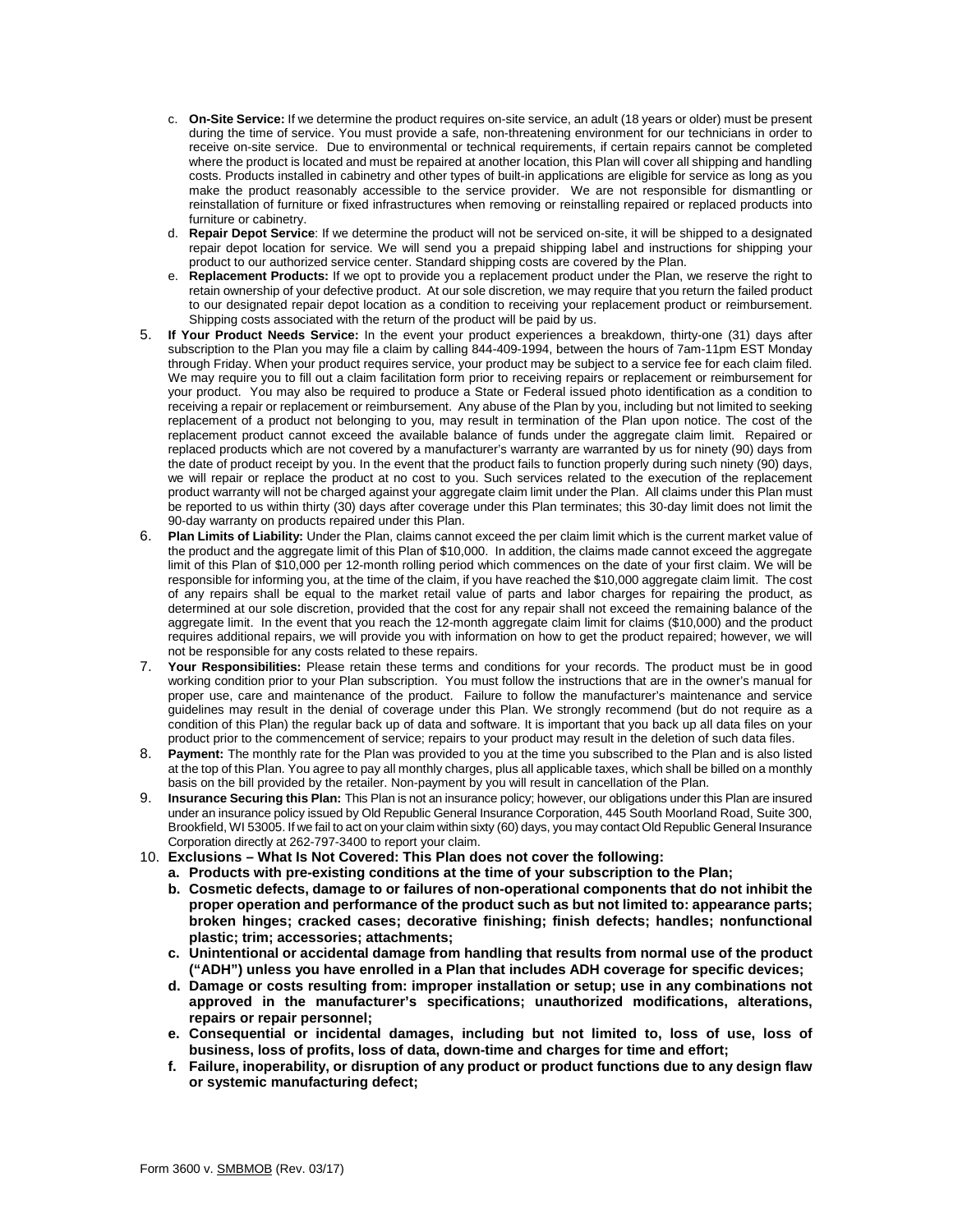- **g. Failures, damage or loss caused by any physical force external to the product, whether accidental (excluding those products as outlined in the Definitions section) or intentional, including but not limited to: any disaster, whether natural (acts of God) or man-made, whether local or catastrophic; abuse; acts of war; civil disorders; corrosion; dirt; mold; dust; earthquake; fire; hail; insects or other animals; liquid immersion; malicious mischief; misuse; negligence; nuclear accident; riot; rust; sand; smoke; storm; terrorist attack; vandalism; wind;**
- **h. Costs associated with installation or uninstallment of any product;**
- **i. Burned-in images and pixel failure within designed specifications or that do not materially alter the product's functionality;**
- **j. Products that are not owned by the business, leased and rented products, or products that are not customarily located in your specified business location;**
- **k. Loss or damage to the product either while in storage or in the course of transit, delivery, or redelivery, except where the loss or damage occurs while your product is located at our designated repair depot;**
- **l. Normal periodic or preventative maintenance, inspections, cleaning, or tune-ups; minor adjustments and settings outlined in the product owner's manual that the user can perform; costs related to any service request which results in customer education or no problem found;**
- **m. Products whose serial number has been altered or removed;**
- **n. Products located outside the United States;**
- **o. Repair or replacement covered by a manufacturer recall in effect at the time of the breakdown;**
- **p. Support or repairs to software; loss or damage to software due to any cause; including but not limited to, computer virus; worm; Trojan programs; adware, spyware, firmware or any other software program;**
- **q. Data or software of any kind that is deleted or damaged during a repair or replacement under this Plan;**
- **r. Special, indirect, or consequential damages or losses;**
- **s. Theft or loss of the product;**
- **t. Special needs accessories including, but not limited to, handset boosters, visual ring indicators, and the like;**
- **u. Parts intended for periodic replacement including but not limited to batteries (excluding one (1) annual laptop battery), lamps, and bulbs;**
- **v. PCs that do not have Administrator's permissions. Covered PCs must be able to upload and download software; and**
- **w. Any property owned or provided by the retailer.**
- 11. **Renewal:** This Plan automatically renews from month to month until cancelled.
- 12. **Transfer:** This Plan is not assignable or otherwise transferable to another party.
- 13. **Cancellation:** This Plan is provided on a month-to-month basis and can be cancelled by you at any time for any reason by notifying the retailer by calling 855-270-5527. This Plan may be cancelled by us or the Administrator for any reason by notifying you in writing at least thirty (30) days prior to the effective date of cancellation, which notice shall state the effective date and reason for cancellation. In the event this Plan is cancelled (a) by you within thirty (30) days of when this Plan is sent to you, you shall receive a full refund of the price paid for the Plan, provided no service under this Plan has been performed; or (b) by you after thirty (30) days of when this Plan is sent to you, or by us or the Administrator at any time, you will receive a refund equal to one hundred percent (100%) of the unearned pro rata premium, less any claims which have been paid. For residents of Alabama, Arkansas, California, Colorado, Hawaii, Maine, Maryland, Massachusetts, Minnesota, Missouri, Nevada, New Mexico, New Jersey, New York, South Carolina, Texas, Washington, Wisconsin and Wyoming, any refund owed and not paid or credited within thirty (30) days of cancellation, shall include a ten percent (10%) penalty per month. Upon any termination or cancellation by you, us or the Administrator, you will have coverage provided, at no cost, for an additional thirty (30) days after the date of termination or cancellation of this Plan. All claims under this Plan must be reported to us within thirty (30) days after cancellation of the Plan.
- 14. **Changes to the Plan:** WE MAY CHANGE THE MONTHLY CHARGE FOR THE PLAN, OR WE MAY CHANGE THESE TERMS AND CONDITIONS FROM TIME TO TIME UPON THIRTY (30) DAYS' WRITTEN NOTICE TO YOU OR LONGER AS MAY BE REQUIRED BY LAW. SUCH NOTICE MAY BE PROVIDED IN A SEPARATE MAILING OR EMAIL OR BY ANY OTHER REASONABLE METHOD. IF YOU DO NOT AGREE TO THE MODIFIED CHARGES OR TERMS OF THE AGREEMENT, YOU MAY CANCEL THE PLAN BY NOTICE TO US OR THE ADMINISTRATOR AT ANY TIME, IN ACCORDANCE WITH THESE TERMS AND CONDITIONS. THE PAYMENT OF APPLICABLE CHARGES BY YOU, OR A REQUEST FOR SERVICE UNDER THE PLANS, AFTER RECEIVING SUCH NOTICE OF A CHANGE IN THE CHARGES OR OTHER TERMS AND CONDITIONS WILL BE DEEMED TO BE ASSENT BY YOU TO THE CHANGE(S) IN THE CHARGES, TERMS OR CONDITIONS.
- 15. **Limitation of Liability:** IN NO EVENT WILL THE PLAN OBLIGOR OR ADMINISTRATOR BE LIABLE FOR INDIRECT, INCIDENTAL OR CONSEQUENTIAL DAMAGES INCLUDING BUT NOT LIMITED TO PERSONAL INJURIES OR LOSS OF INCOME ARISING OUT OF OR CONNECTED TO THE PROVISION OF THE PLAN, REPAIR OR REPLACEMENT OF PRODUCTS UNDER THE PLAN AND CAUSED BY NEGLIGENCE, ERROR, MISTAKE OR OMISSION ON THE PART OF THE PLAN OBLIGOR OR ADMINISTRATOR OR THEIR RESPECTIVE EMPLOYEES, AGENTS OR SUBCONTRACTORS.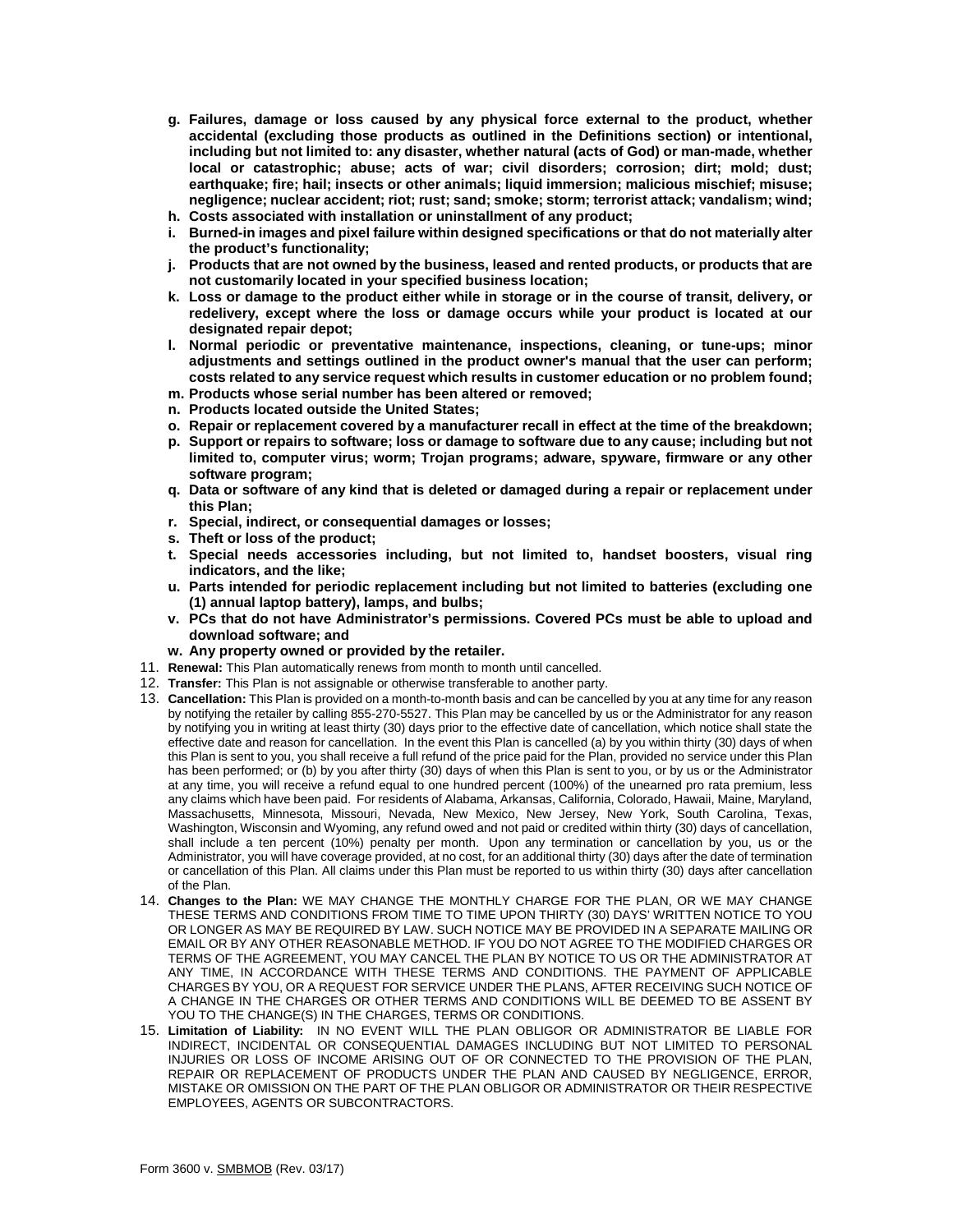- 16. **Force Majeure:** We shall not be held responsible for any delay or failure in performance of any part of this Plan to the extent that such delay or failure is caused by fire, flood, explosion, war, strike, embargo, government requirement, regulatory agency requirement civil or military authority, acts of God, or other similar causes beyond our control.
- 17. **Non-waiver:** Our failure in any circumstance to require strict adherence to any term or condition set forth herein shall not be deemed a waiver by us of any such term or condition under any other circumstance or of any other term or condition set forth herein.
- 18. **Arbitration Agreement: For the purpose of this Arbitration Agreement (referred to hereinafter as the "A.A.") only, references to "we" and "us" also include (1) the respective parents, subsidiaries, affiliates, service contract insurers, agents, employees, successors and assigns of the Plan Obligor and Administrator, as defined above; and (2) the retailer and its wholly owned subsidiaries, affiliates, agents, employees, successors and assigns.**

Most of your concerns about the Plan can be addressed simply by contacting us at [**INSERT PHONE NUMBER**]. In the event we cannot resolve any dispute with you, **YOU AND WE AGREE TO RESOLVE THOSE DISPUTES THROUGH BINDING AND INDIVIDUAL ARBITRATION OR SMALL CLAIMS COURT INSTEAD OF THROUGH COURTS OF GENERAL JURISDICTION. YOU AND WE AGREE TO WAIVE THE RIGHT TO A TRIAL BY JURY AND WAIVE THE RIGHT TO PARTICIPATE IN CLASS ACTIONS OR OTHER REPRESENTATIVE PROCEEDINGS.** 

This A.A. shall survive termination of this Plan and is governed by the Federal Arbitration Act. This A.A. shall be interpreted broadly, and it includes any dispute you have with us that arises out of or relates in any way to this Plan or the relationship between you and us, whether based in contract, tort, statute, fraud, misrepresentation or otherwise. However, this A.A. does not preclude you from bringing an individual action against us in small claims court or from informing any federal, state or local agencies or entities of your dispute. They may be able to seek relief on your behalf.

To initiate arbitration, send a written Notice of Claim by certified mail to: Legal Department, P.O. Box 110656, Nashville, TN 37122-0656. The Notice must describe the dispute and relief sought. If we do not resolve the dispute within thirty (30) days of receipt of the Notice, you may start an arbitration with the American Arbitration Association ("AAA"). You can contact the AAA and obtain a free copy of their rules and forms at [www.adr.org](http://www.adr.org/) or 1-800-778-7879. We will reimburse you for a filing fee paid to the AAA, and if you are unable to pay a filing fee, we will pay it if you send us a written request.

The arbitration shall be administered by the AAA in accordance with the Consumer Arbitration Rules ("Rules"). The arbitrator is bound by the terms of this A.A. and shall decide all issues, with the exception that issues relating to the enforceability of this A.A. may be decided by a court. If your dispute is for \$25,000 or less, the arbitration will be conducted by submitting documents to the arbitrator, unless you request an in-person or telephonic hearing or the arbitrator decides that a hearing is necessary. If your dispute is for more than \$25,000, the right to a hearing will be determined by the Rules. Unless otherwise agreed, any hearing will take place in the county or parish of your mailing address. We will pay all filing, administration and arbitrator fees for any arbitration, unless your dispute is found by the arbitrator to have been filed for the purpose of harassment or is patently frivolous. In that case, the Rules govern payment of such fees.

The arbitrator shall issue a decision including the facts and law supporting it. If the arbitrator finds in your favor and issues a damages award that is greater than the value of the last settlement we offered or if we made no settlement offer and the arbitrator awards you any damages, we will: (1) pay you the amount of the damages award or \$7,500.00, whichever is greater; and (2) pay the attorney's fees and expenses, if any, you reasonably incurred in the arbitration. While that right to fees and expenses is in addition to any right you may have under applicable law, you may not recover duplicate awards of fees and expenses. We waive any right we may have under applicable law to recover attorney's fees and expenses from you if we prevail in the arbitration.

If you seek declaratory or injunctive relief, that relief can be awarded only to the extent necessary to provide you relief. **YOU AND WE AGREE THAT EACH PARTY MAY BRING CLAIMS AGAINST THE OTHER ONLY IN AN INDIVIDUAL CAPACITY AND NOT IN A PURPORTED CLASS ACTION, CLASS ARBITRATION OR REPRESENTATIVE PROCEEDING.** Unless you and we agree otherwise, the arbitrator may not consolidate your dispute with any other person's dispute and may not preside over any form of representative proceeding. If this specific provision is found to be unenforceable, then the entirety of this A. A. shall be null and void.

## **If You Reside In One Of The Following States, These Provisions Apply To You:**

## **State Variations**

The following state variations shall control if inconsistent with any other terms and conditions:

**Arizona Residents:** If your written notice of cancellation is received prior to the expiration of the term, we will not deduct the cost of any services received from your refund. The pre-existing condition exclusion does not apply to conditions occurring prior to the sale of the consumer product by the obligor, its assignees, subcontractors and/or representatives. The Arbitration Agreement of this Plan does not preclude you from contacting the Consumer Protection Division of the A.D.O.I.

**Connecticut Residents:** The first sentence of Section 13. Cancellation is deleted and replaced with the following: "This Plan is provided on a month-to-month basis and can be cancelled by you at any time for any reason, including if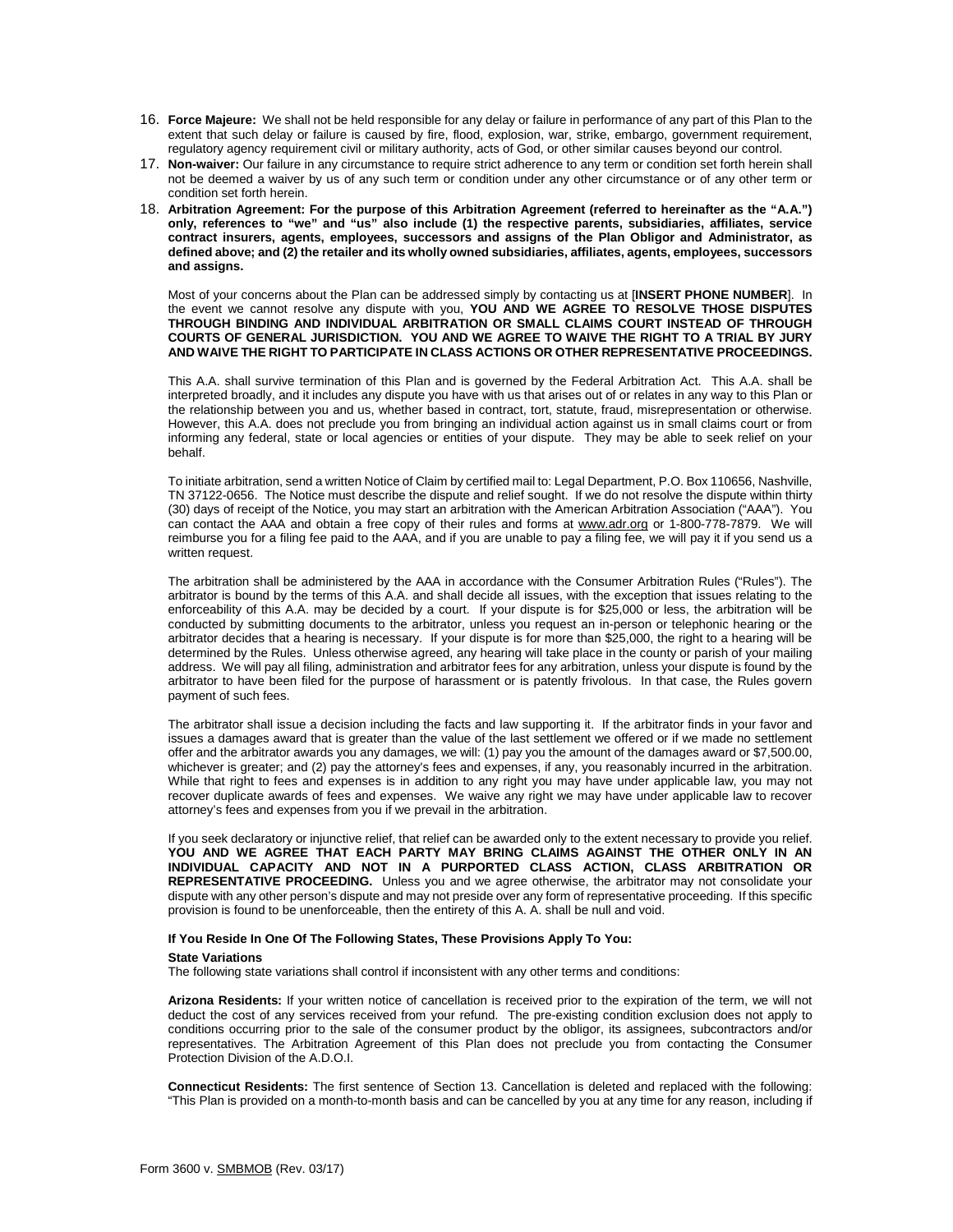a product is returned, lost, sold, stolen or destroyed, by notifying the retailer by calling 855-270-5527." In the event of a dispute with us or the Administrator that cannot be resolved, you may contact The State of Connecticut, Insurance Department, P.O. Box 816, Hartford, CT 06142-0816, Attn: Consumer Affairs. The written complaint must contain a description of the dispute, the purchase price of the product, the cost of repair of the product and a copy of the Plan.

**Florida Residents:** The rate charged for this Plan is not subject to regulation by the Florida Office of Insurance Regulation.

**Georgia Residents:** We may only cancel this Plan before the end of its term on the grounds of fraud, material misrepresentation, or failure to pay consideration due therefore. The cancellation shall be in writing and shall conform to the requirements of Code 33-24-44. If this Plan is cancelled prior to the expiration of its term, we will not deduct the cost of any services received from your refund. This Plan excludes coverage for incidental and consequential damages and pre-existing conditions only to the extent such damages or conditions are known to you or reasonably should have been known to you. As stated in the Arbitration Agreement of this Plan, either party may bring an individual action in small claims court. The Arbitration Agreement provision of this Plan does not preclude you from bringing issues to the attention of federal, state, or local agencies or entities of your dispute. Such agencies or entities may be able to seek relief on your behalf. You and we agree to waive the right to a trial by jury and to participate in class actions, class arbitrations or other representative proceedings. Nothing contained in the arbitration provision shall affect your right to file a direct claim under the terms of this Plan against Old Republic General Insurance Corporation pursuant to O.C.G.A. 33-7-6.

**Nevada Residents**: If we fail to pay the cancellation refund as stated in the Cancellation section of this Plan, the penalty will be ten percent (10%) of the purchase price for each thirty (30) day period or portion thereof that the refund and any accrued penalties remain unpaid. If this Plan has been in force for a period of seventy (70) days, we may only cancel before the expiration of the Plan term due to the following reasons: 1) You engage in fraud or material misrepresentation in obtaining this Plan or in filing a claim for service under this Plan; 2) You commit any act, omission, or violation of any terms of this Plan after the effective date of this Plan which substantially and materially increases the service required under this Plan; or 3) any material change in the nature or extent of the required service or repair, including unauthorized service or repair, which occurs after the effective date of this Plan and causes the required service or repair to be substantially and materially increased beyond that contemplated at the time this Plan was purchased or last renewed. If this Plan is cancelled, we will not deduct the cost of any services received from your refund. The following is added to Item d. in Section 10. Exclusions- What Is Not Covered: "If the product is modified or altered without our authorization, we will only provide applicable coverage that is not related to the unauthorized modification or alteration or any damages arising therefrom, unless such coverage is otherwise excluded by the Plan."

**New Hampshire Residents**: Contact us at 844-409-1994 with, questions, concerns, or complaints about the program. In the event you do not receive satisfaction under this Plan, You may contact the State of New Hampshire Insurance Department, 21 South Fruit Street, Suite 14, Concord, New Hampshire 03301, telephone number: 1-603-271-2261. The arbitration agreement provision of this Plan is subject to RSA 542.

**New Mexico Residents**: If this Plan has been in force for a period of seventy (70) days, we may not cancel before the expiration of the Plan term or one (1) year, whichever occurs first, unless: (1) you fail to pay any amount due; (2) you are convicted of a crime which results in an increase in the service required under the Plan; (3) you engage in fraud or material misrepresentation in obtaining this Plan; (4) you commit any act, omission, or violation of any terms of this Plan after the effective date of this Plan which substantially and materially increase the service required under this Plan; or (5) any material change in the nature or extent of the required service or repair occurs after the effective date of this Plan and causes the required service or repair to be substantially and materially increased beyond that contemplated at the time you purchased this Plan.

**North Carolina Residents**: The purchase of this Plan is not required either to purchase or to obtain financing for the product.

**Oklahoma Residents**: Coverage afforded under this Plan is not guaranteed by the Oklahoma Insurance Guaranty Association. Oklahoma service warranty statutes do not apply to commercial use references in this Plan. Oklahoma license number: 862591.

**Oregon Residents**: The arbitration agreement provision of this Plan is amended to add the following: Any award rendered in accordance with this Plan's arbitration agreement shall be a nonbinding award against you, provided that you reject the arbitration decision in writing to us within forty-five (45) days of the arbitrator's award. Under no circumstances shall a legal proceeding be filed in a federal, state or local court until such time as both you and we obtain an arbitration award pursuant to this arbitration agreement. This arbitration agreement does not require you to waive your right to a jury trial in any individual legal proceeding you may file. Any arbitration occurring under this Plan shall be administered in accordance with the Arbitration Rules unless any procedural requirement of the Arbitration Rules is inconsistent with the Oregon Uniform Arbitration Act in which case the Oregon Uniform Arbitration Act shall control as to such procedural requirement.

**South Carolina Residents**: Contact us at 844-409-1994 with questions, concerns or complaints about the program. In the event you do not receive satisfaction under this Contract, complaints or questions about this Program may be directed to the SC Department of Insurance, P.O. Box 100105, Columbia, SC 29202-3105, (800) - 768-3467.